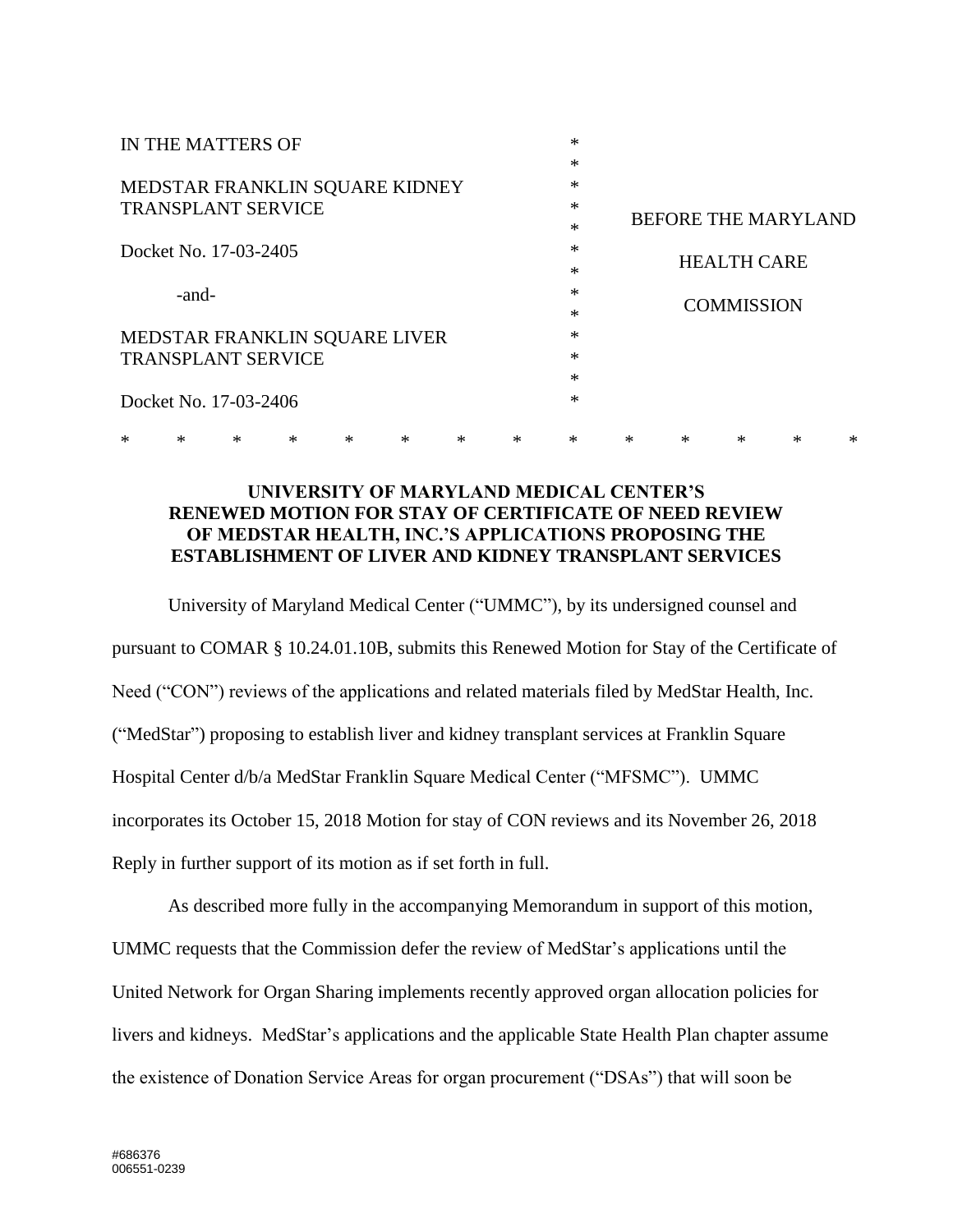obsolete. The liver and kidney allocation policies currently in effect are not compliant with federal regulation, and will soon be replaced with new, recently approved policies. The new policies, once implemented, will allocate livers and kidneys on a larger geographic scale beyond the current, artificial boundary lines of existing DSAs and will prioritize allocation to the most acute adult and pediatric patients. These changes render much of MedStar's analyses of its compliance with the applicable review standards and criteria moot, and undermine MedStar's justification for a new program at MFSMC.

UMMC does not substantively oppose the recent request of MedStar to submit additional data into the record of these reviews, and indeed requests that the Commission require MedStar to update its analyses of its compliance with the applicable State Health Plan chapter and review criteria based on the new organ allocation policies. However, UMMC believes such submissions would be untimely at this stage, and requests that such submissions be made after the new organ allocation policies are implemented and the requested stay, if granted, is lifted.

Respectfully submitted,

Thomas C. Dame Ella R. Aiken Hannah L. Perng Gallagher Evelius & Jones LLP 218 North Charles Street, Suite 400 Baltimore MD 21201 (410) 727-7702

*Attorneys for University of Maryland Medical Center*

December 16, 2019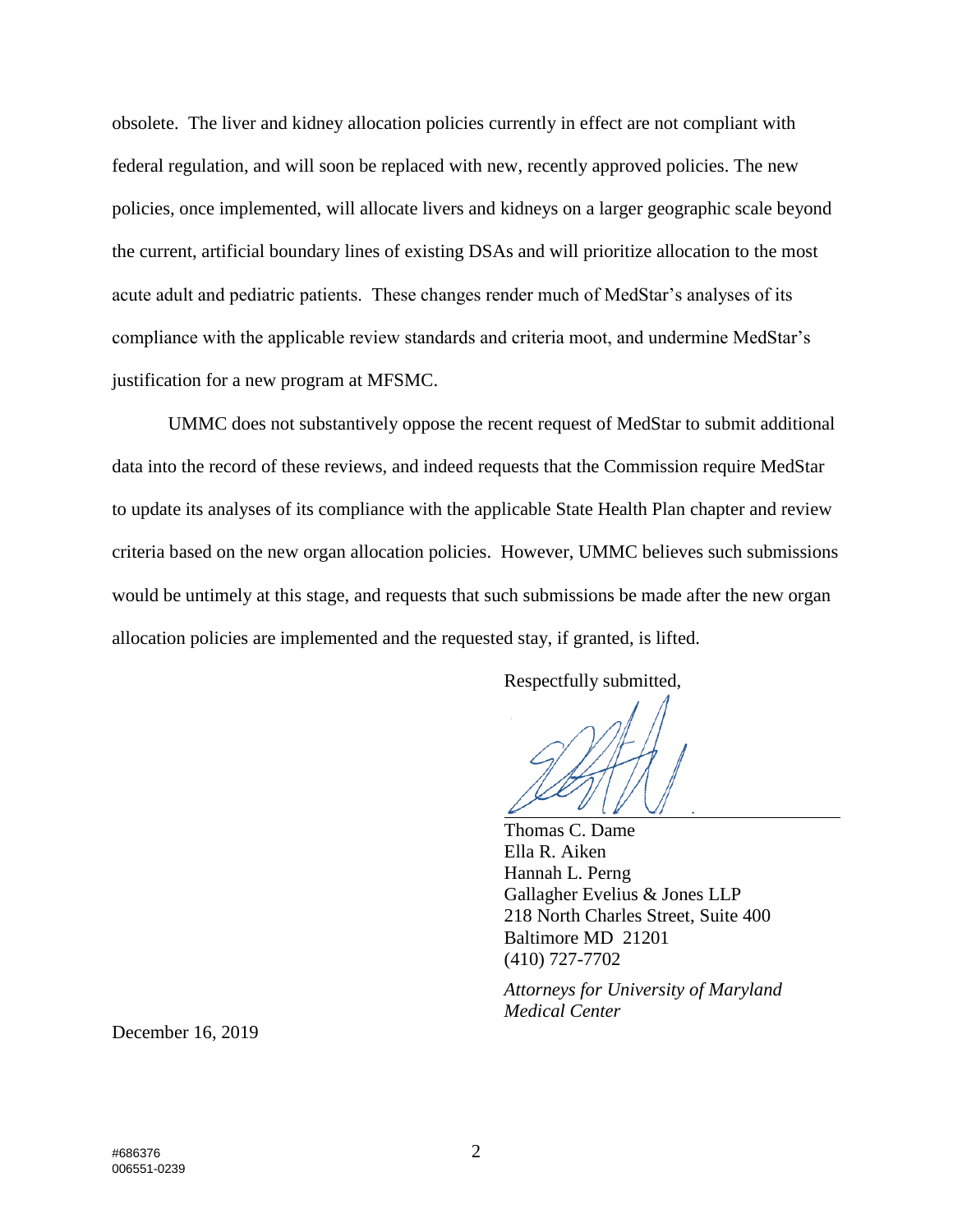## **CERTIFICATE OF SERVICE**

I hereby certify that on the 16th day of December 2019, a copy of University of Maryland Medical Center's Renewed Motion for stay of Certificate of Need Review was sent:

## *via email and first-class mail to*

Suellen Wideman, Esq. Assistant Attorney General Maryland Health Care Commission 4160 Patterson Avenue Baltimore MD 21215-2299 suellen.wideman@maryland.gov

Conor B. O' Croinin, Esq. Zuckerman Spaeder LLP 100 E. Pratt Street, Suite 2440 Baltimore MD 21202-1031 cocroinin@zuckerman.com

David C. Tobin, Esq. Jennifer Concino, Esq. Tobin, O'Connor & Ewing 5335 Wisconsin Ave. NW Suite 700 Washington DC 20015 [dctobin@tobinoconnor.com](mailto:dctobin@tobinoconnor.com) [jcconcino@tobinoconnor.com](mailto:jcconcino@tobinoconnor.com)

## *via email to*

Jenelle Mayer, MPH Health Officer Allegany County 12501 Willowbrook Road SE P.O. Box 1745 Cumberland, MD 21502 [jenelle.mayer@maryland.gov](mailto:jenelle.mayer@maryland.gov)

Nilesh Kalyanaraman, MD Health Officer Anne Arundel County 3 Harry S Truman Parkway Annapolis, MD 21401 [hdkaly00@aacounty.org](mailto:hdkaly00@aacounty.org)

Gregory Wm. Branch, MD, MBA, CPE Health Officer & Director, Department of Health & Human Services Baltimore County 6401 York Road. 3rd Floor Baltimore, MD 21212-2130 [gbranch@baltimorecountymd.gov](mailto:gbranch@baltimorecountymd.gov)

Letitia Dzirasa, MD Health Commissioner Baltimore City 1001 E. Fayette Street Baltimore, MD 21202 [letitia.dzirasa@baltimorecity.gov](mailto:letitia.dzirasa@baltimorecity.gov)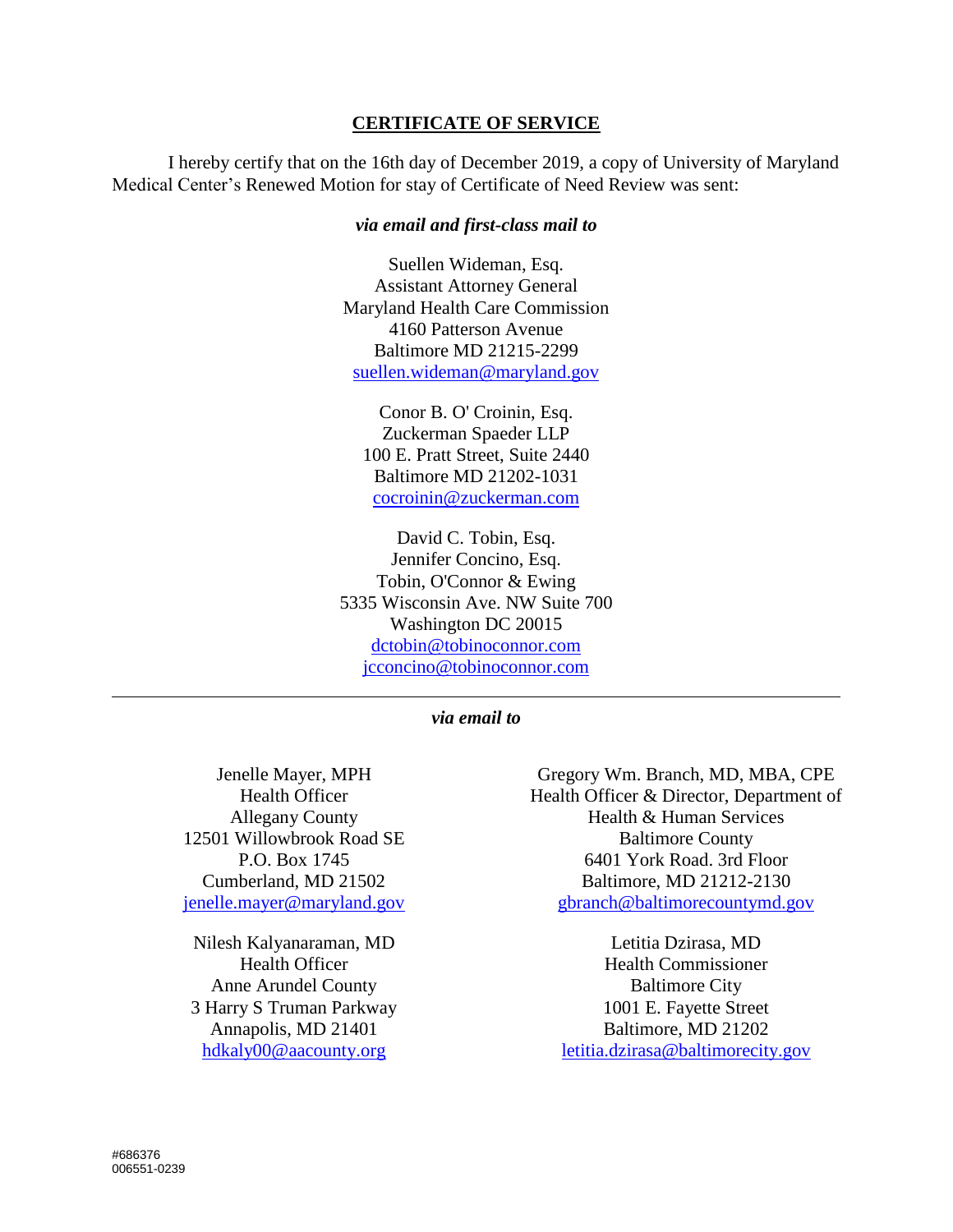Laurence Polsky, M.D. Health Officer Calvert County 975 Solomons Island Road North P.O. Box 980 Prince Frederick, MD 20678 [laurence.polsky@maryland.gov](mailto:laurence.polsky@maryland.gov)

> Scott LeRoy, MPH, MS Health Officer Caroline County 403 S. 7Th Street P.O. Box 10 Denton, MD 21629 [scott.leroy@maryland.gov](mailto:scott.leroy@maryland.gov)

Edwin Singer, L.E.H.S. Health Officer Carroll County 290 South Center Street Westminster, MD 21157 [ed.singer@maryland.gov](mailto:ed.singer@maryland.gov)

Lauren Levy, JD, MPH Health Officer Cecil County 401 Bow Street Elkton, MD 21921 [lauren.levy1@maryland.gov](mailto:lauren.levy1@maryland.gov)

Roger L. Harrell, MHA Health Officer Dorchester County 3 Cedar Street Cambridge, MD 21613 [roger.harrell@maryland.gov](mailto:roger.harrell@maryland.gov)

Barbara Brookmyer, MD, MPH Health Officer Frederick County 350 Montevue Lane Frederick, MD 21702 [bbrookmyer@frederickcountymd.gov](mailto:bbrookmyer@frederickcountymd.gov)

Robert Stephens, MS Health Officer Garrett County 1025 Memorial Drive Oakland, MD 21550 [robert.stephens@maryland.gov](mailto:robert.stephens@maryland.gov)

Russell Moy, MD Health Officer Harford County 120 S. Hays Street P.O. Box 797 Bel Air, MD 21014-0797 [russell.moy@maryland.gov](mailto:russell.moy@maryland.gov)

Maura Rossman, MD Health Officer Howard County 8930 Stanford Blvd. Columbia, MD 21045 [mrossman@howardcountymd.gov](mailto:mrossman@howardcountymd.gov)

William Webb Health Officer Kent County 125 S. Lynchburg Street P.O. Box 359 Chestertown, MD 21620 [william.webb@maryland.gov](mailto:william.webb@maryland.gov)

Joseph Ciotola, MD Health Officer Queen Anne's County 206 N. Commerce Street Centreville, MD 21617-1118 [joseph.ciotolamd@maryland.gov](mailto:joseph.ciotolamd@maryland.gov)

Meenakshi Brewster, MD, MPH Health Officer St. Mary's County 21580 Peabody Street P.O.Box 316 Leonardtown, MD 20650 [meenakshi.brewster@maryland.gov](mailto:meenakshi.brewster@maryland.gov)